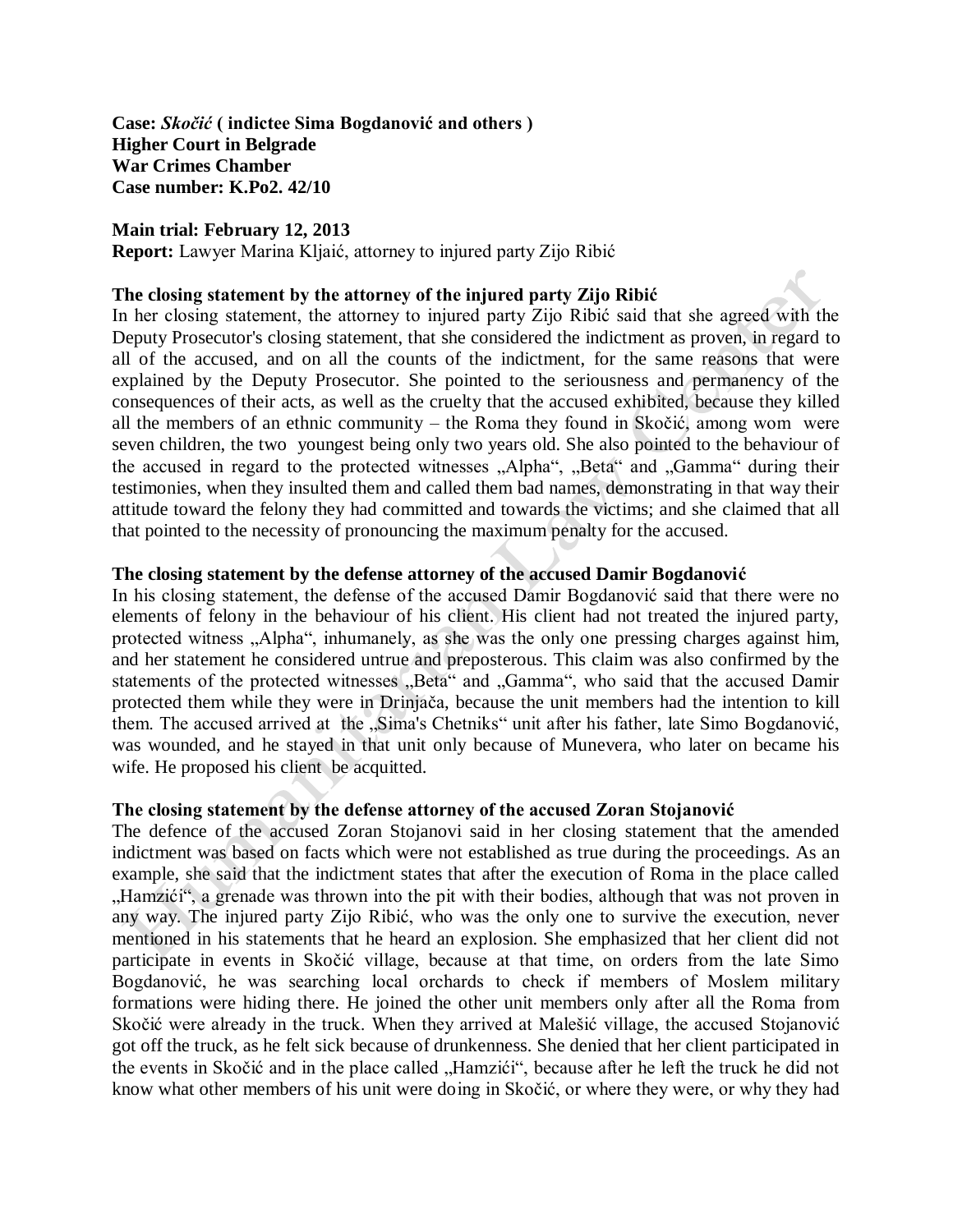transported the Roma, so he could not have agreed with their actions or accepted them as his own. The injured party Zijo Ribić supported this defense of the accused Stojanović, as he did not mention that he saw the accused among the unit members during the events in Skočić village. She also denied that her client had raped any of the protected witnesses, emphasizing that he protected the witness "Gamma", and that his only concern was how to get both of them out of Bosnia. She considered the statements of the protected witnesses against the accused Stojanović unreliable, because the court did not verify the authenticity of their statements. She said that the statement by the protected witness "Alpha" was unacceptable, because during her testimony she tried to protect her husband who, as a member of the "Sima's Chetniks" unit, participated in all these events. That is why she changed her testimony often, and pressed charges against the accused unfoundedly. She pointed out that it could be concluded through a detailed analysis of the statement by the protected witness "Alpha" that she was not in Skočić at all, or in the courtyard of Hamdija's house, during all of the critical events, but that she joined the other Roma in the truck on her own volition, and that the prosecutor based his indictment about these events on her statements. During the events in Skočić and Malešić her client was an alcoholic, as was confirmed through expertise, during which the expert witness concluded that the accused Stojanović had reduced accountability, although not significantly. Such a finding she considered to be inadequately clarified, and therefore the defense proposed a new, comprehensive expertise for her client, which would prove that he was not in position to make a decision on participation in the events; and she and therefore proposed that her client be acquitted of all charges.

# **The closing statement by the defense attorney of the accused Tomislav Gavrić**

The defense of the accused Tomislav Gavrić denied the factual statements and the legal qualification of the indictment. He considered that they were, in regard to his client, based only on the statements of the protected witnesses "Alpha" and "Beta", which were insincere and untrue. The protected witness ..Alpha" intentionally pressed charges against the accused Gavrić, while the protected witness "Beta" was mistaken in regard to the identity of the accused. Because of such faults in the statements, he held that they could not be the basis for conviction, so he suggested that his client be acquitted of all charges.

# **The closing statement by the defense attorney of the accused Đorđe Šević**

The defense of the accused Šević Đorđe held that the evidences that were presented did not confirm that his client committed the felony for which he was charged. Not a single evidence confirmed that the accused Šević was in Skočić, but his responsibility was only predicatedby the Prosecutor. He therefore suggested that the accused Šević Đorđe be acquitted of all charges.

### **The closing statement by the defense attorney of the accused Zoran Alić**

The defense of the accused Zoran Alić held that it was not proven during the proceedings that his client committed the acts for which he was charged. She emphasized that at the time of the events in question he was of minor age, and without education, so he was not in position to perform duties in the unit, except some minor tasks. Such a conclusion was also confirmed by the accused Zoran Stojanović who, while talking about the accused Alić, said that he even refused duty as a guard, because he was afraid. The protected witnesses "Alpha" and "Beta", who accuse Alić in their statements, changed their testimonies often, which implied that they did not speak the truth, so the court decision could not be based on their statements. She proposed that her client be acquitted of all charges.